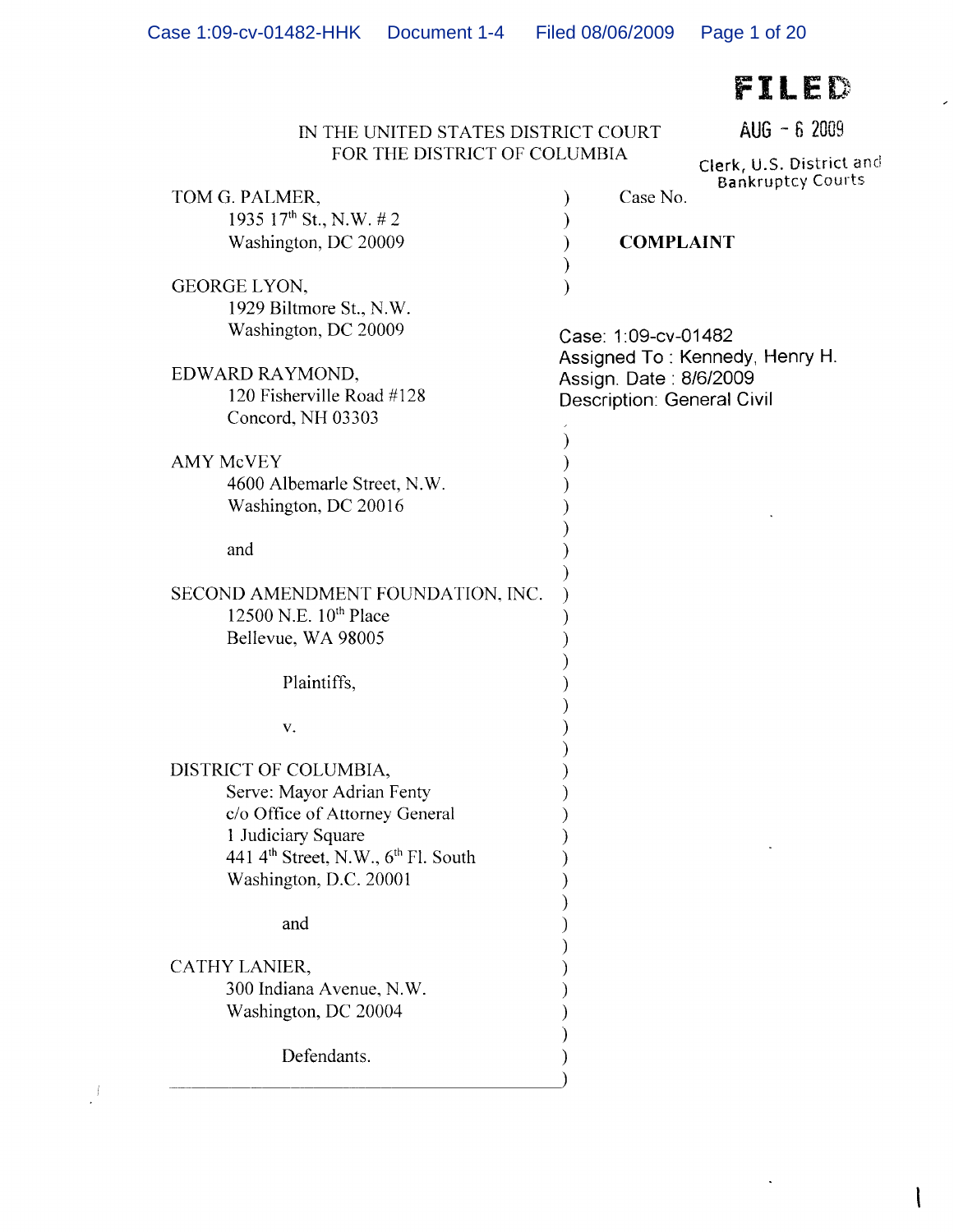$\mathcal{L}$ 

 $\ddot{\phantom{0}}$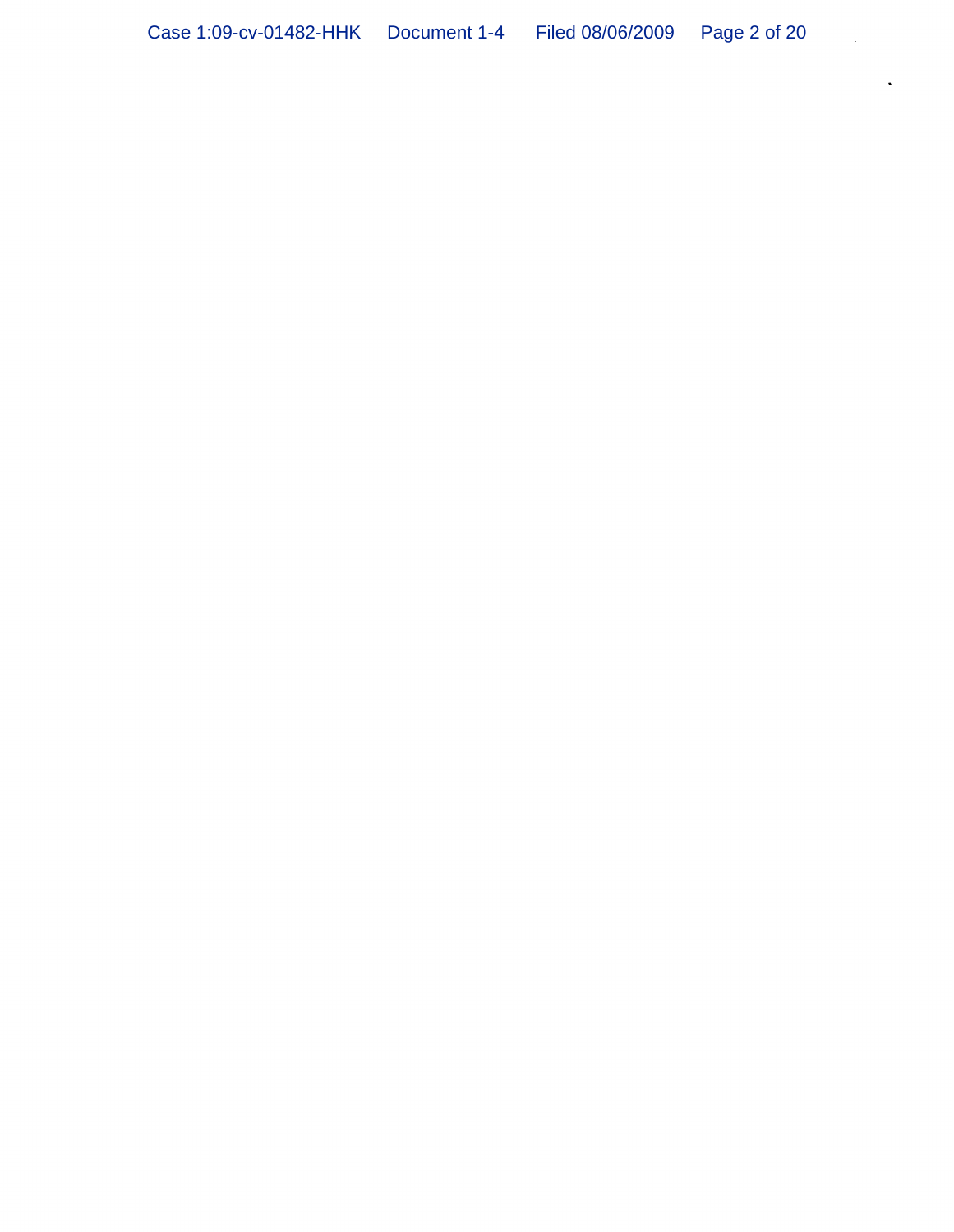#### **COMPLAINT**

**COME NOW** the Plaintiffs, Tom G. Palmer, George Lyon, Edward Raymond, Amy McVey, and Second Amendment Foundation, Inc., by and through undersigned counsel, and complain of the defendants as follows:

#### THE PARTIES

 $1.$ Plaintiff Tom G. Palmer is a natural person and a citizen of the United States and of the District of Columbia.

 $\overline{2}$ . Plaintiff George Lyon is a natural person and a citizen of the United States and of the District of Columbia.

 $\overline{3}$ . Plaintiff Edward Raymond is a natural person and a citizen of the United States.

Plaintiff Amy McVey is a natural person and a citizen of the United States and of  $4.$ the District of Columbia.

 $5.$ Plaintiff Second Amendment Foundation, Inc. ("SAF") is a non-profit membership organization incorporated under the laws of Washington with its principal place of business in Bellevue, Washington. SAF has over 650,000 members and supporters nationwide, including Washington, D.C. The purposes of SAF include promoting the exercise of the right to keep and bear arms; and education, research, publishing and legal action focusing on the Constitutional right to privately own and possess firearms, and the consequences of gun control. SAF brings this action on behalf of itself and its members.

6. Defendant District of Columbia is a municipal entity organized under the Constitution and laws of the United States.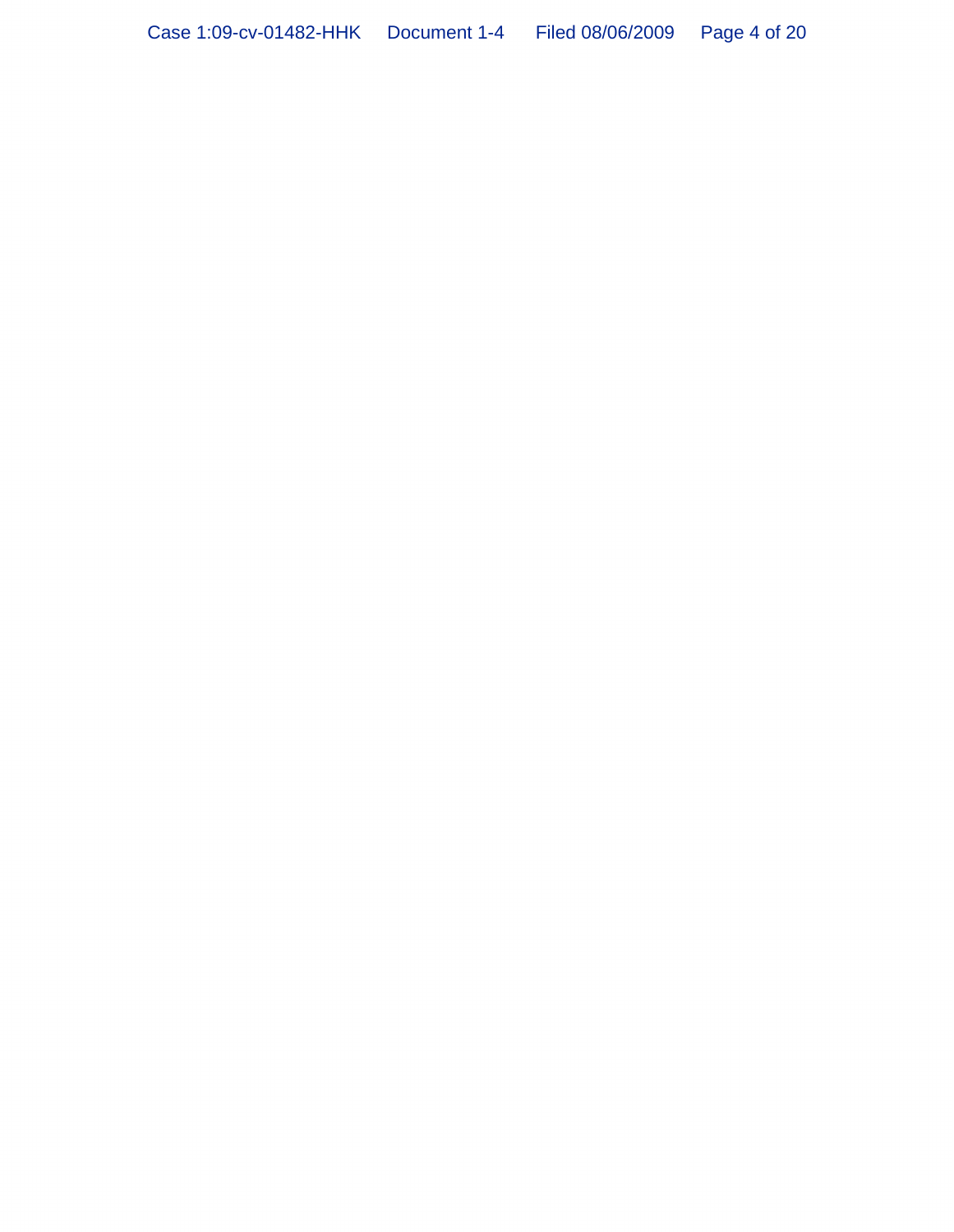$7.$ Defendant Cathy Lanier is the Police Chief of the District of Columbia's Metropolitan Police Department. Defendant Lanier is responsible for executing and administering the District of Columbia's laws, customs, practices, and policies at issue in this lawsuit; has enforced the challenged laws, customs and practices against plaintiffs, and is in fact presently enforcing the challenged laws, customs and practices against plaintiffs. Defendant Lanier is sued in both her individual and official capacities.

#### **JURISDICTION AND VENUE**

8. This Court has subject matter jurisdiction over this action pursuant to 28 U.S.C. §§ 1331, 1343, 2201, 2202 and 42 U.S.C. § 1983.

9. Venue lies in this Court pursuant to 28 U.S.C. § 1391.

### **STATEMENT OF FACTS**

 $10.$ The Second Amendment to the United States Constitution provides: "A well regulated Militia being necessary to the security of a free State, the right of the people to keep and bear Arms shall not be infringed."

11. The Second Amendment guarantees individuals a fundamental right to carry functional handguns in non-sensitive public places for purposes of self-defense.

12. The District of Columbia retains the ability to regulate the manner of carrying handguns, prohibit the carrying of handguns in specific, narrowly defined sensitive places, prohibit the carrying of arms that are not within the scope of Second Amendment protection, and disqualify specific, particularly dangerous individuals from carrying handguns.

 $13.$ The District of Columbia may not completely ban the carrying of handguns for self-defense, deny individuals the right to carry handguns in non-sensitive places, deprive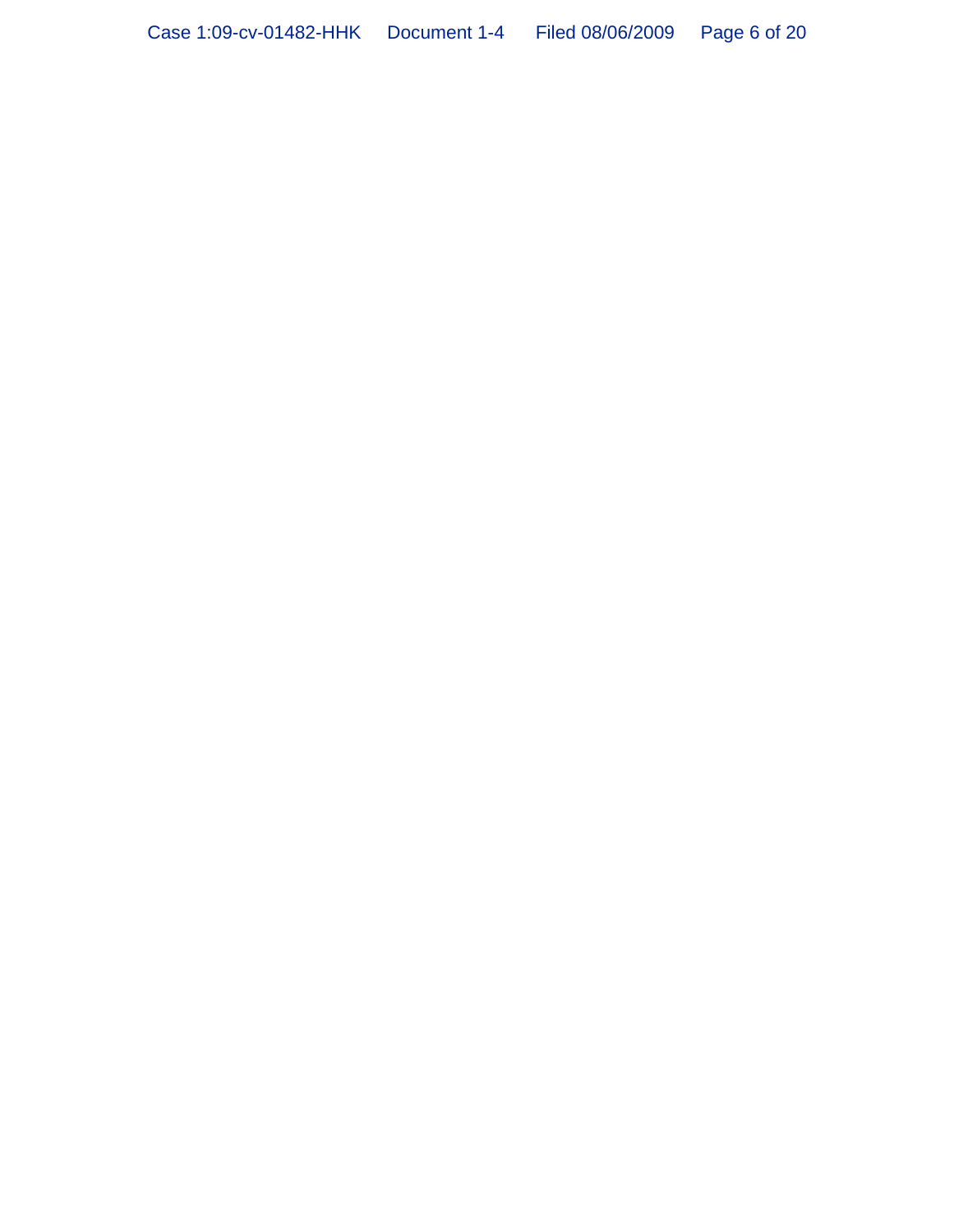individuals of the right to carry handguns in an arbitrary and capricious manner, or impose regulations on the right to carry handguns that are inconsistent with the Second Amendment.

14. Almost all states basically respect the Second Amendment rights to carry a handgun for self-defense, in that the right to carry a handgun is either unregulated, or regulated to the extent that individuals passing a background check and completing a gun safety course are, as a matter of course, licensed to carry handguns. Numerous states license the carrying of handguns by non-residents and almost all states recognize at least some permits to carry handguns issued by other states. In some states, a license to carry a handgun is required only if the handgun is concealed.

15. D.C. Code  $\S$  7-2502.01(a) provides that "no person or organization in the District shall possess or control any firearm, unless the person or organization holds a valid registration certificate for the firearm."

16. D.C. Code  $\S$  7-2502.02(a)(4) provides that a registration certificate "shall not be issued for a . . . [p] istol not validly registered to the current registrant in the District of Columbia prior to September 24, 1976," subject to three exceptions: organizations that employ special police officers or other licensed gun owners who are armed on duty, retired police officers, and "[a]ny person who seeks to register a pistol for use in self-defense within that person's home."

17. Defendants maintain a custom, practice and policy of refusing to entertain gun registration applications by individuals who do not reside in the District of Columbia. Defendants require gun registration applicants submit "[p]roof of residency in the District of Columbia (e.g., a valid DC operator's permit, DC vehicle registration card, lease agreement for a residence in the District, the deed to your home, or other legal document showing DC residency)."

 $\overline{4}$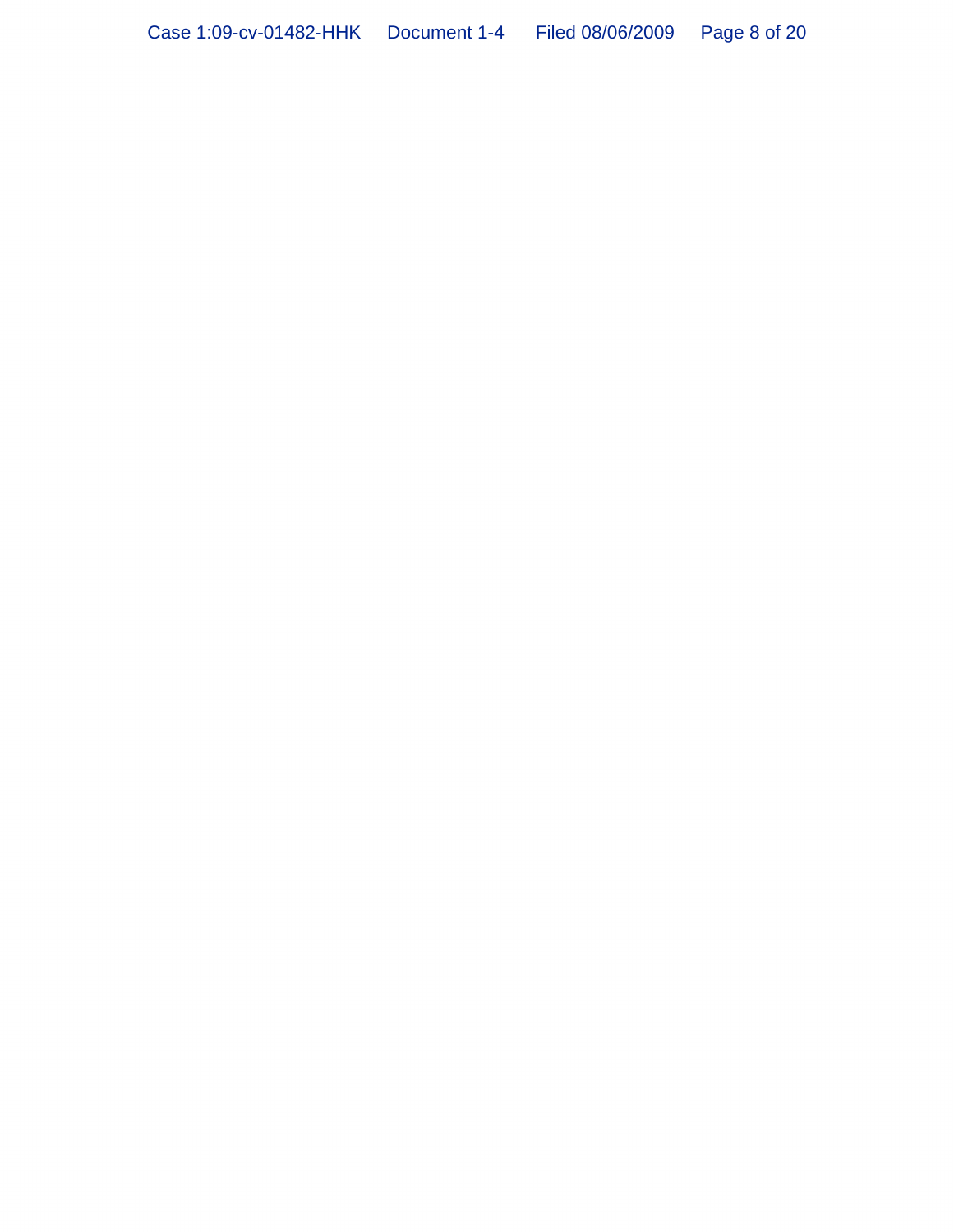18. D.C. Code  $\S$  22-4504(a) provides, "[n] person shall carry within the District of Columbia either openly or concealed on or about their person, a pistol, without a license issued pursuant to District of Columbia law, or any deadly or dangerous weapon capable of being so concealed." The first violation of this section by a non-felon is punishable by a fine up to \$5,000 and imprisonment of up to five years.

19. Former D.C. Code § 22-4506 empowered the District of Columbia's police chief to issue licenses to carry handguns to individuals, including to individuals not residing in the District of Columbia. However, it was Defendant District of Columbia's policy for many years to not issue such licenses.

20. On December 16, 2008, the District of Columbia's City Council and Mayor repealed the Police Chief's authority to issue handgun carry licenses.

21. Accordingly, the District of Columbia lacks any mechanism to issue handgun carry licenses to individuals.

22. A first violation of the District of Columbia's ban on the ownership or possession of unregistered handguns is punishable as a misdemean or by a fine of up to \$1,000, imprisonment of up to one year, or both. A second offense is punishable as a felony by a fine of up to \$5,000, imprisonment of up to five years, or both. D.C. Code  $\S$  7-2507.06.

23. Defendants' handgun registration application form requires applicants to "give a brief statement of your intended use of the firearm and where the firearm will be kept."

Plaintiff Tom G. Palmer has previously used a handgun, successfully, to defend 24. himself from a gang of men who chased him while uttering death threats and anti-gay insults and slurs.

5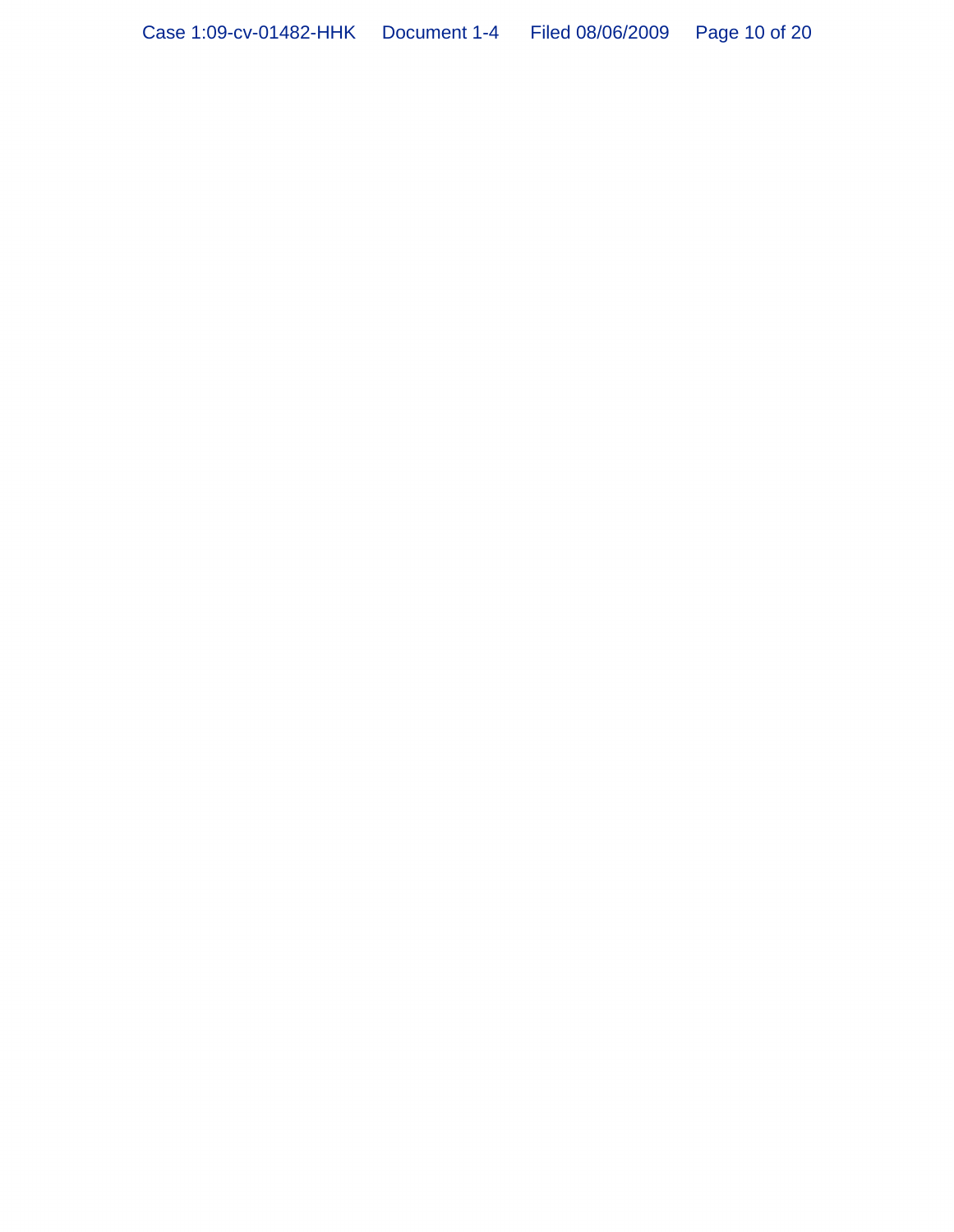Plaintiff Tom G. Palmer would carry a functional handgun in public for self-25.

defense, but refrains from doing so because he fears arrest, prosecution, fine, and imprisonment as he does not possess a license to carry a handgun.

26. Plaintiff Tom G. Palmer sought to register a handgun in the District of Columbia so that he might carry it for self-defense. On or about May 12, 2009, defendant Lanier denied plaintiff Palmer's application to register a handgun, for the following reason:

The intended use of the firearm as stated on your firearms registration application, "I intend to carry this firearm, loaded, in public, for self-defense, when not kept in my home" is unacceptable per the "Firearms Registration Emergency Amendment Act of 2008," which states that pistols may only be registered by D.C. residents for protection within the home.

27. Defendant Lanier subsequently approved Palmer's application to register the handgun for home self-defense.

28. Plaintiff George Lyon would carry a functional handgun in public for self-defense, but refrains from doing so because he fears arrest, prosecution, fine, and imprisonment as he does not possess a license to carry a handgun in Washington, D.C. Lyon is licensed to carry handguns by the states of Virginia, Utah, and Florida. He has approximately 240 hours of firearms training, of which approximately 140 hours relate specifically to handguns.

29. Plaintiff George Lyon sought to register a handgun in the District of Columbia so that he might carry it for self-defense. On or about April 8, 2009, defendant Lanier denied plaintiff Lyon's application to register a handgun, for the following reason:

The intended storage and use of the firearm as stated on your firearms registration application, "carrying personal protection, keep at home or office" is unacceptable per the "Firearms Registration Emergency Amendment Act of 2008," which states that pistols may only be registered by D.C. residents for protection within the home.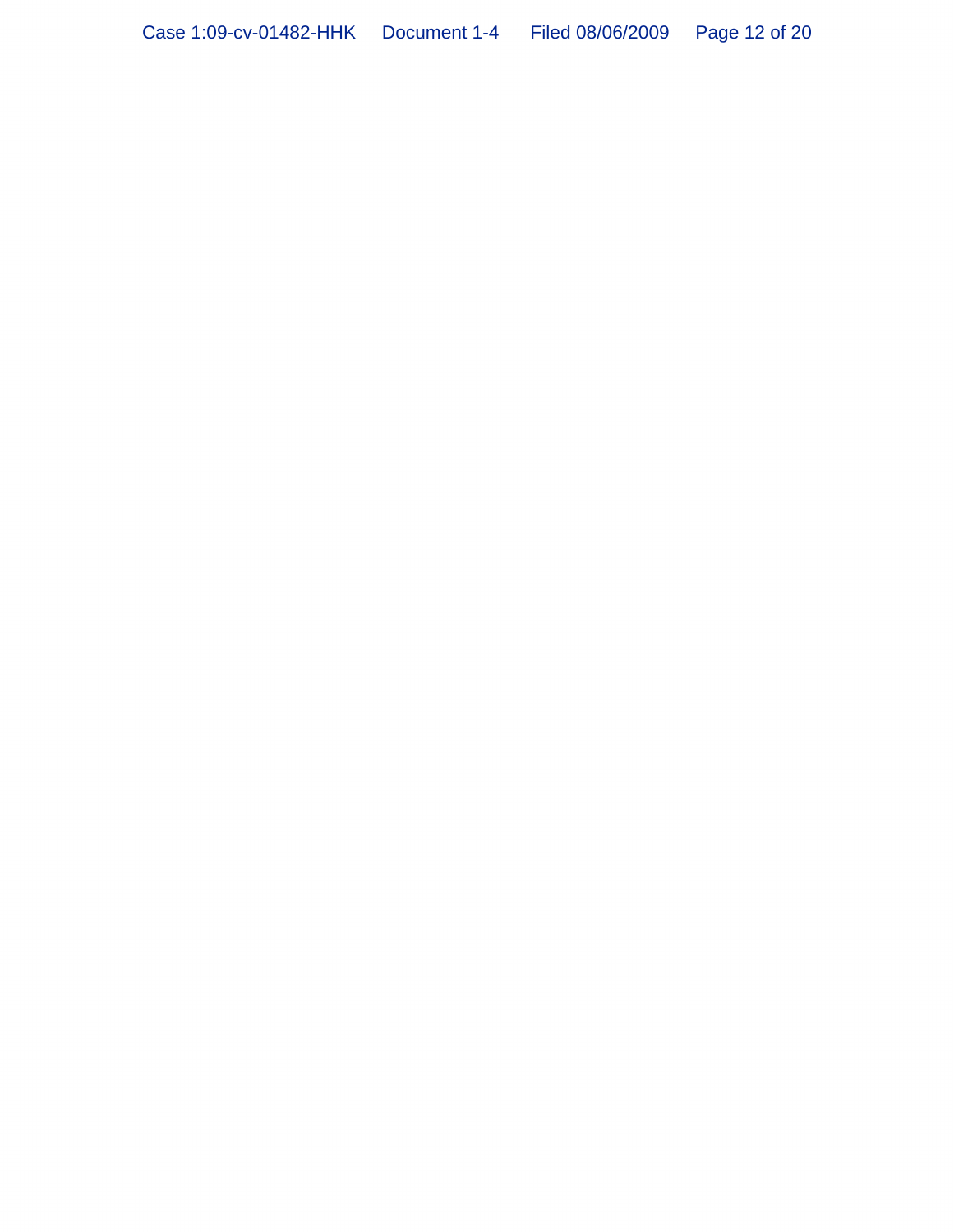30. Defendant Lanier subsequently approved Lyon's application to register the handgun for home self-defense.

 $31.$ Plaintiff Edward Raymond is currently enrolled as a student in the Franklin Pierce Law Center in New Hampshire. He is also employed as a Patent Examiner, and owns a home in Waldorf, Maryland. Raymond holds a Master of Business Administration degree, as well as a Master of Science degree in Electrical Engineering. He has started various successful businesses. and is an honorably discharged Navy veteran.

32. On April 6, 2007, Plaintiff Raymond was stopped by District of Columbia Police for allegedly speeding. Although Raymond was never charged with a traffic violation, he was charged with carrying a pistol without a license because his loaded handgun was located in his car's center console. At the time, Raymond held valid permits to carry a handgun issued by the states of Maryland and Florida, and he still holds those permits.

33. Raymond subsequently pled guilty to misdemeanor possession of an unregistered firearm and unregistered ammunition. He successfully completed a sentence of probation.

34. On June 26, 2009, Plaintiff Edward Raymond sought to register a handgun in the District of Columbia. He was refused an application form on account of his lack of residence in the District.

35. Plaintiff Edward Raymond would carry a functional handgun in public for selfdefense while visiting and traveling through Washington, D.C., but refrains from doing so because he fears another arrest and prosecution, as well as fine and imprisonment as he does not possess a license to carry a handgun in Washington, D.C.

 $\overline{7}$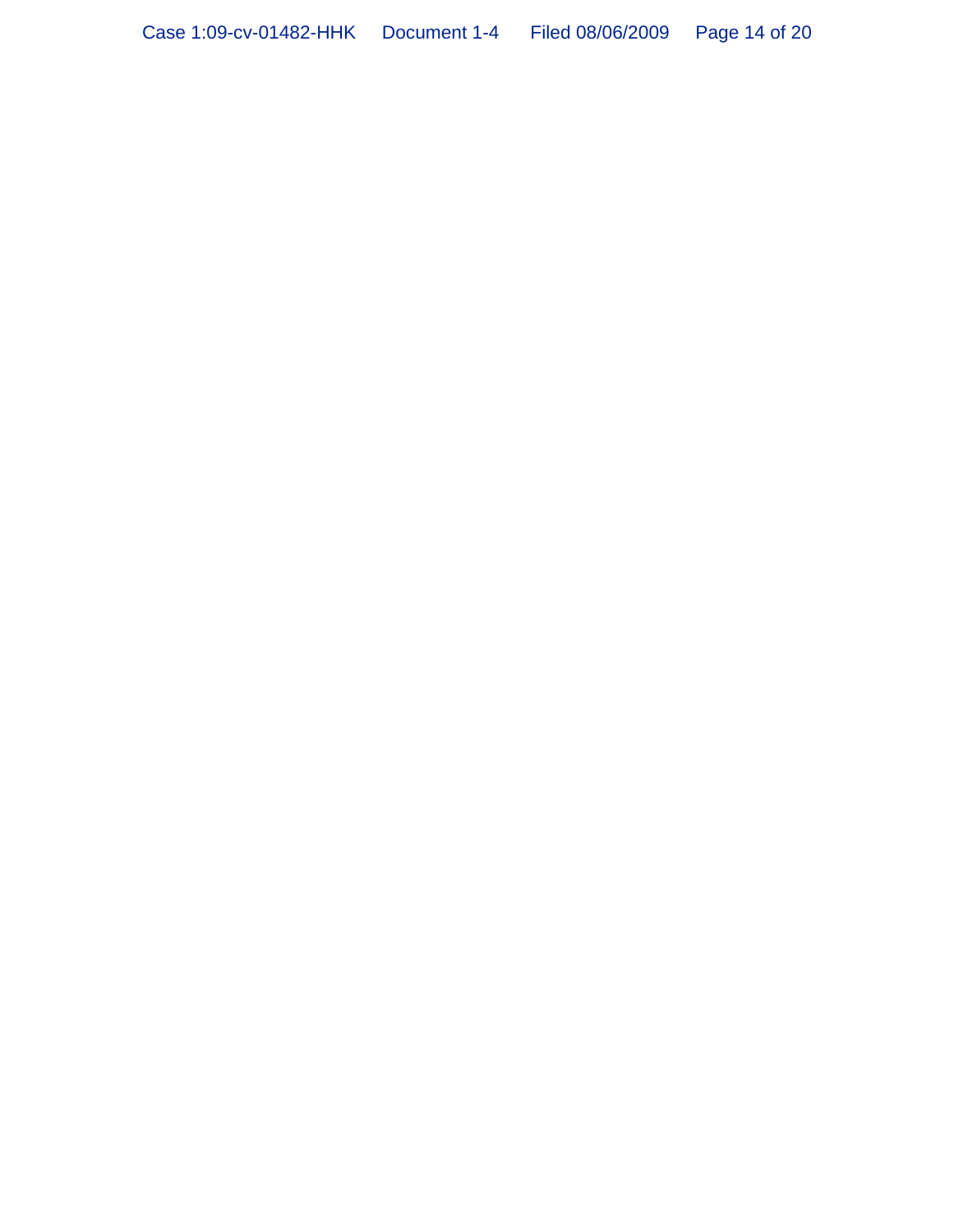Plaintiff Amy McVey would carry a functional handgun in public for self-defense,  $36.$ 

but refrains from doing so because she fears arrest, prosecution, fine, and imprisonment as she

does not possess a license to carry a handgun in Washington, D.C. McVey is licensed by the state

of Virginia to publicly carry a handgun.

37. Plaintiff Amy McVey sought to register a handgun in the District of Columbia so that she might carry it for self-defense. On July 7, 2009, defendant Lanier denied plaintiff McVey's application to register a handgun, for the following reason:

The intended storage and use of the firearm as stated on your firearms registration application, "I intend to carry the loaded firearm in public for self-defense when not stored in my home" is unacceptable per the "Firearms Registration Emergency" Amendment Act of 2008," which states that pistols may only be registered by D.C. residents for protection within the home.

## FIRST CLAIM FOR RELIEF U.S. CONST., AMEND. II, 42 U.S.C. § 1983 **AGAINST ALL DEFENDANTS**

38. Paragraphs 1 through 37 are incorporated as though fully stated herein.

39. By requiring a permit to carry a handgun in public, yet refusing to issue such

permits and refusing to allow the possession of any handgun that would be carried in public.

Defendants maintain a complete ban on the carrying of handguns in public by almost all

individuals.

40. Defendants' laws, customs, practices and policies generally banning the carrying of handguns in public violate the Second Amendment to the United States Constitution, facially and as applied against the individual plaintiffs in this action, damaging plaintiffs in violation of 42 U.S.C. § 1983. Plaintiffs are therefore entitled to permanent injunctive relief against such customs, policies, and practices.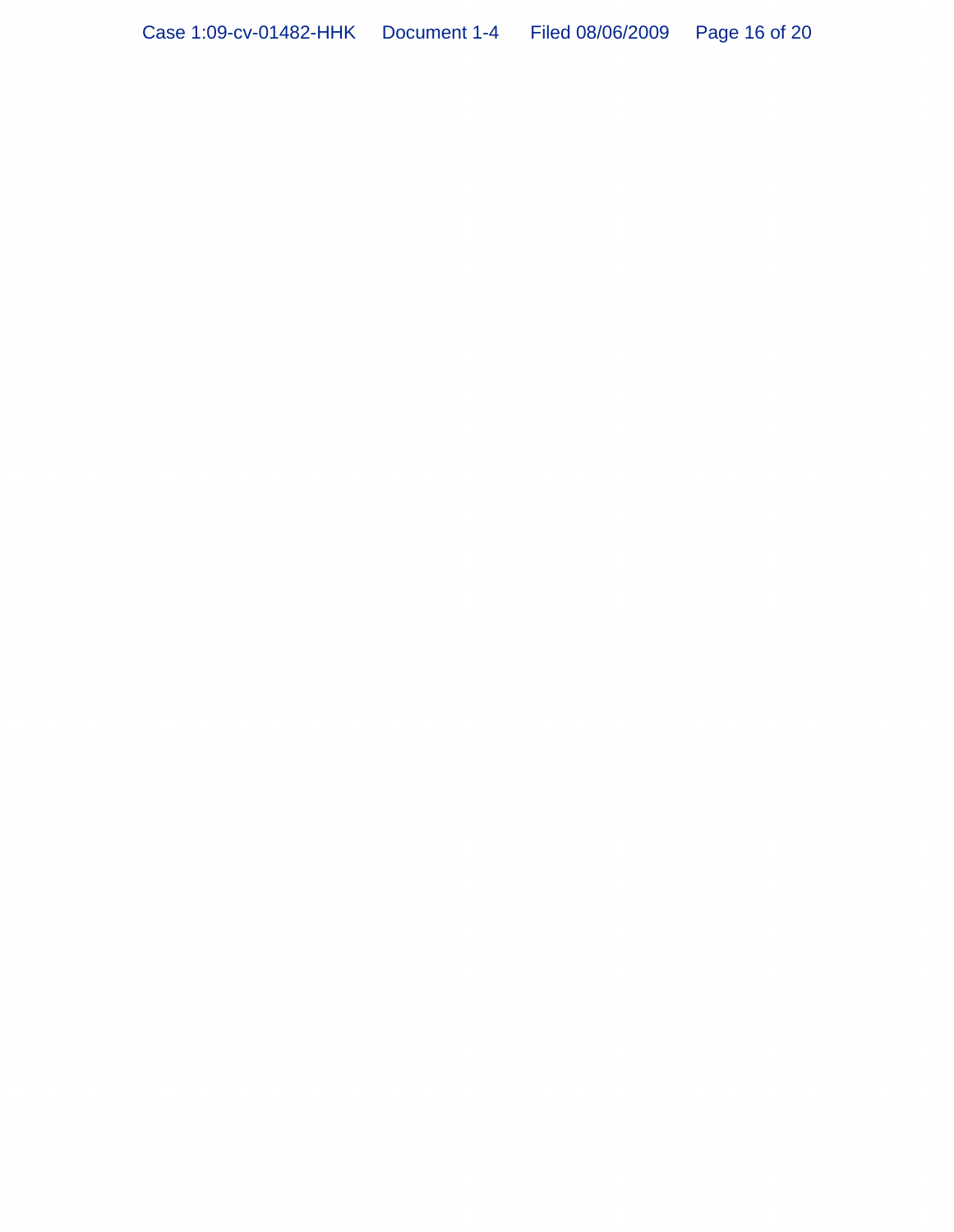### **SECOND CLAIM FOR RELIEF** U.S. CONST., AMEND. V, 42 U.S.C. § 1983 **AGAINST ALL DEFENDANTS**

Paragraphs 1 through 40 are incorporated as though fully stated herein. 41.

42. Defendants' laws, customs, practices and policies generally refusing the registration of firearms by individuals who live outside the District of Columbia violate the rights to travel and equal protection secured by the Due Process Clause of the Fifth Amendment to the United States Constitution, facially and as applied against the individual plaintiffs in this action, damaging plaintiffs in violation of 42 U.S.C.  $\S$  1983. Plaintiffs are therefore entitled to permanent injunctive relief against such customs, policies, and practices.

#### PRAYER FOR RELIEF

WHEREFORE, Plaintiffs request that judgment be entered in their favor and against Defendants as follows:

1. An order permanently enjoining defendants, their officers, agents, servants, employees, and all persons in active concert or participation with them who receive actual notice of the injunction, from enforcing D.C. Code  $\S$  7-2502.02(a)(4) to ban registration of handguns to be carried for self-defense by law-abiding citizens:

 $2.$ An order permanently enjoining defendants, their officers, agents, servants, employees, and all persons in active concert or participation with them who receive actual notice of the injunction, from enforcing D.C. Code  $\S$  22-4504(a), OR, in the alternative, ordering defendants to issue licenses to carry handguns to all individuals who desire such licenses and who have satisfied the existing requirements, aside from residence requirements, for the registration of a handgun;

9